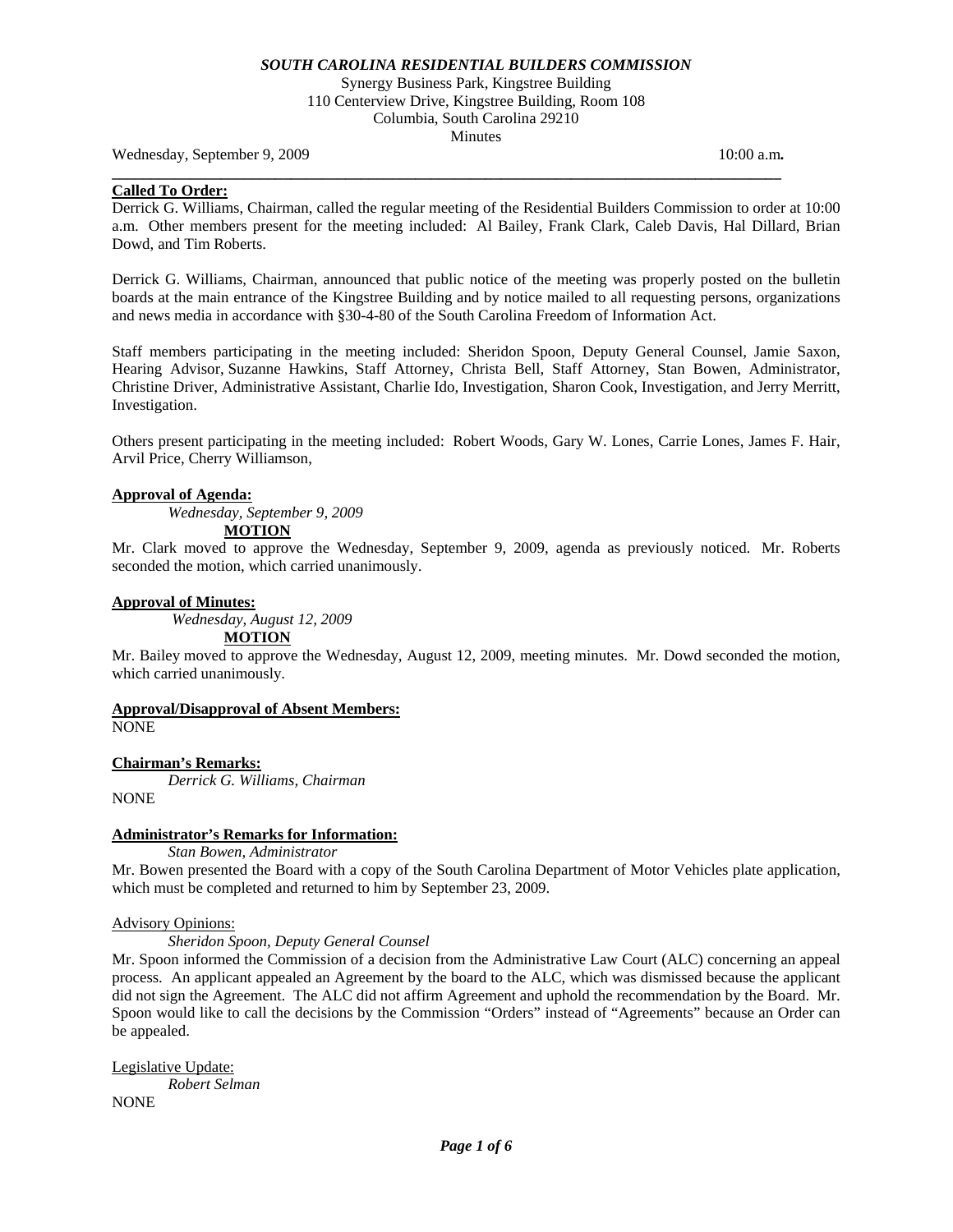Synergy Business Park, Kingstree Building 110 Centerview Drive, Kingstree Building, Room 108 Columbia, South Carolina 29210 Minutes

**\_\_\_\_\_\_\_\_\_\_\_\_\_\_\_\_\_\_\_\_\_\_\_\_\_\_\_\_\_\_\_\_\_\_\_\_\_\_\_\_\_\_\_\_\_\_\_\_\_\_\_\_\_\_\_\_\_\_\_\_\_\_\_\_\_\_\_\_\_\_\_\_\_\_\_\_\_\_\_\_\_\_\_\_\_\_** 

Wednesday, September 9, 2009 10:00 a.m. **10:00 a.m. 10:00 a.m. 10:00 a.m.** 

**Old Business:** NONE

# **Recommendations of IRC:**

**MOTION**

Mr. Bailey made a motion, to approve the recommendations of the Investigative Review Committee. Mr. Clark seconded the motion, which carried unanimously.

# **Recommendations of Guidelines:**

# **MOTION**

Mr. Davis made a motion, to approve the recommendations of the Investigative Review Committee. Mr. Roberts seconded the motion, which carried unanimously.

## **Application Reviews:**

 *Mr. James F. Hair, Sr.* 

Mr. Hair appeared before the Commission because he answered "yes" on his Residential Specialty Contractors Application that there have been judgments, liens, or claims filed against in the past 5 years. Due to Mr. Hair's answer, the application could not be processed in a routine manner. Mr. Hair waived his right to counsel. Mrs. Faye, Grainger, Court Reporter, swore in Mr. Hair.

Mr. Hair appeared before the Commission and offered the following testimony. Mr. Hair testified that he has a judgment against him in the amount of \$29,300.00 in Charleston County, dated March 27, 2009. Mr. Hair testified that he is not license but would like to become license as a Residential Specialty Contractor. Mr. Hair's bond information is inaccurate to the extent that it reflects that he is a residential builder, not a residential specialty contractor.

# **MOTION**

Mr. Bailey made a motion; to approve Mr. Hair's Residential Specialty Contractors Registration provided he submit documentation satisfactory to the Commission that the parties have reached an agreement requiring him to pay the judgment in question, and that he provide documentation satisfactory to the Commission that his bond information has been corrected to show that he is a residential specialty contractor and not a residential builder. Mr. Clark seconded the motion, which carried unanimously.

# *(This proceeding was recorded by a court reporter in order to produce a verbatim transcript if requested in accordance with the law.)*

## *Mr. Robert Woods*

Mr. Woods appeared before the Commission because he answered "no" on his Residential Specialty Contractors Application that there were no judgments, liens, or claims filed against in the past 5 years. Mr. Woods failed to disclose this judgment on his application. Due to Mr. Woods' answer, the application could not be processed in a routine manner. Mr. Woods waived his right to counsel. Mrs. Faye, Grainger, Court Reporter, swore in Mr. Woods.

Mr. Woods appeared before the Commission and offered the following testimony. Mr. Woods testified that he has a judgment against him in the amount of \$2,272.00 in Horry County, in 2008. Mr. Woods testified that he would like to reinstate his residential specialty contractor's registration at this time in order to satisfy this judgment.

# **MOTION**

Mr. Bailey made a motion, to approve Mr. Woods's residential specialty contractor's reinstatement provided he submit documentation satisfactory to the Commission that the parties have reached an agreement requiring him to pay the judgment in question, and that he submit an amended application reflecting an accurate answer to Question C regarding liens and judgments. Mr. Roberts seconded the motion, which carried unanimously.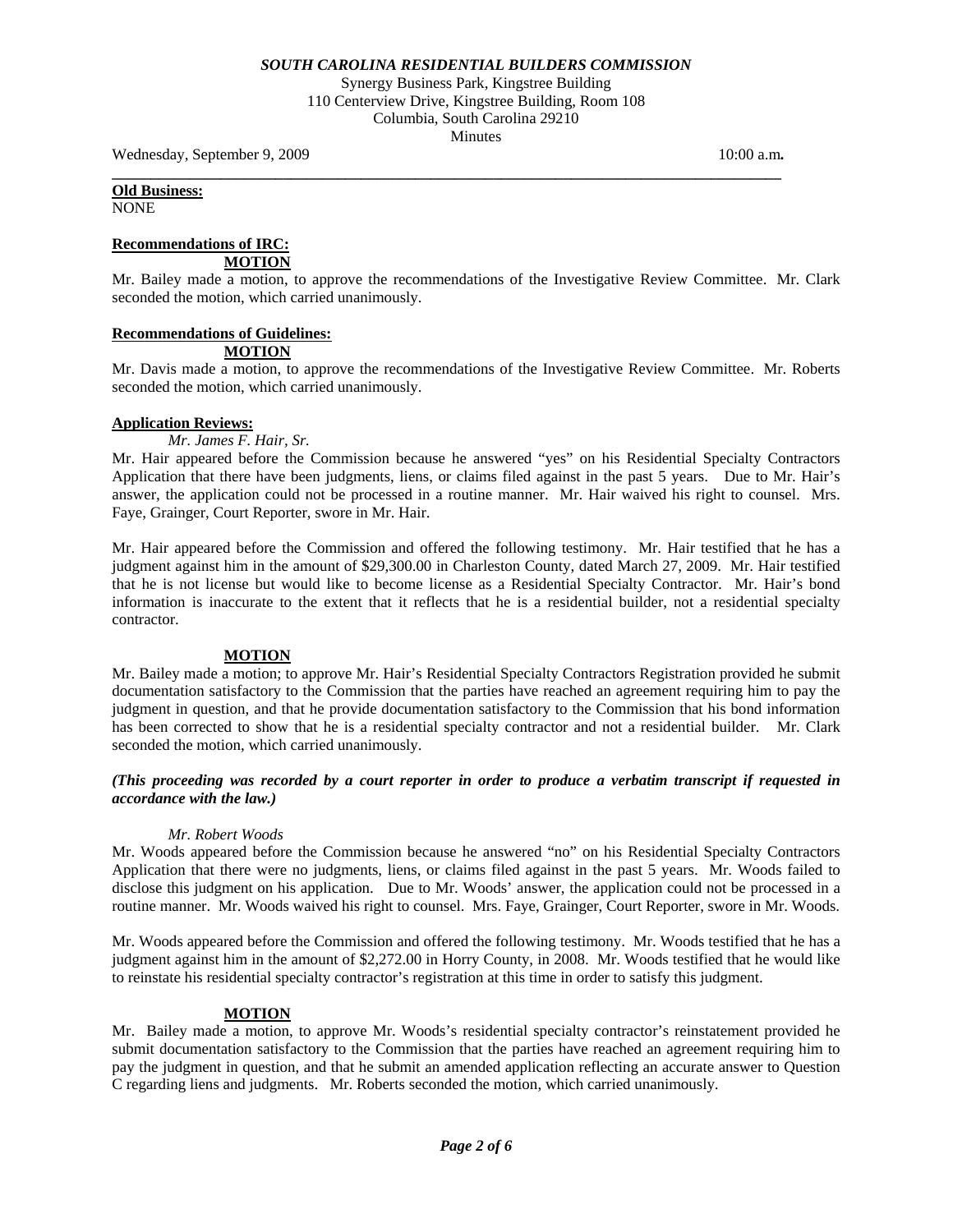Synergy Business Park, Kingstree Building 110 Centerview Drive, Kingstree Building, Room 108 Columbia, South Carolina 29210 Minutes

Wednesday, September 9, 2009 10:00 a.m. **10:00 a.m. 10:00 a.m. 10:00 a.m.** 

## *(This proceeding was recorded by a court reporter in order to produce a verbatim transcript if requested in accordance with the law.)*

**\_\_\_\_\_\_\_\_\_\_\_\_\_\_\_\_\_\_\_\_\_\_\_\_\_\_\_\_\_\_\_\_\_\_\_\_\_\_\_\_\_\_\_\_\_\_\_\_\_\_\_\_\_\_\_\_\_\_\_\_\_\_\_\_\_\_\_\_\_\_\_\_\_\_\_\_\_\_\_\_\_\_\_\_\_\_** 

## *Mr. Gary W. Lones*

Mr. Lones appeared before the Commission because he took and passed the exam for Commercial Packaged Equipment and the Business Management and Law exam from PSI on December 23, 2005. The residential law in Section 40-590-230 states that if the license has been inactive for more that three years that the person shall file a new application and must re-take the exam where as in the commercial law in Section 40-11230 (A) (3) gives the person four years before he has to retest. Mr. Lones waived his right to counsel. Mrs. Faye Grainger, Court Reporter, swore in Mr. Lones.

Mr. Lones appeared before the Commission and offered the following testimony. Mr. Lones testified that he took the commercial packaged equipment exam but was unable to get the commercial license because he did not have the commercial experience required.

## **MOTION**

Mr. Bailey made a motion, to approve Mr. Lones Residential Heating and Air Conditioning Application without conditions. Mr. Clark seconded the motion, which carried unanimously.

*(This proceeding was recorded by a court reporter in order to produce a verbatim transcript if requested in accordance with the law.)* 

## *Approval of Hearing Officer's Recommendation for Citations:*

 *Mr. John C. Cook* 

*MOTION*

*Mr. Bailey made a motion, to approve the citation against Mr. John C. Cook for citation #3017, #3018, and #3019 Mr. Dowd seconded the motion, which carried unanimously.* 

 *Mr. James T. Tyner MOTION*

*Mr. Davis made a motion, to approve the citation against Mr. James T. Tyner for citation #1081. Mr. Clark seconded the motion, which carried unanimously.* 

 *Mr. Andre Ghouralal* 

# *MOTION*

*Mr. Roberts made a motion, to approve the citation against Mr. Andre Ghouralal for citation #1037. Mr. Davis seconded the motion, which carried unanimously.* 

 *Mr. William Bennefield* 

# *MOTION*

*Mr. Bailey made a motion, to approve the citation against Mr. William Bennefiled for citation #3012. Mr. Clark seconded the motion, which carried unanimously.* 

 *Mr. Ronald W. Stacks* 

# *MOTION*

*Mr. Davis made a motion, to approve the citation against Mr. Ronald W. Stacks for citation #3011. Mr. Clark seconded the motion, which carried unanimously.* 

## **Reinstatements:**

 *Mr. Eddie Graham*  Not present. No action taken.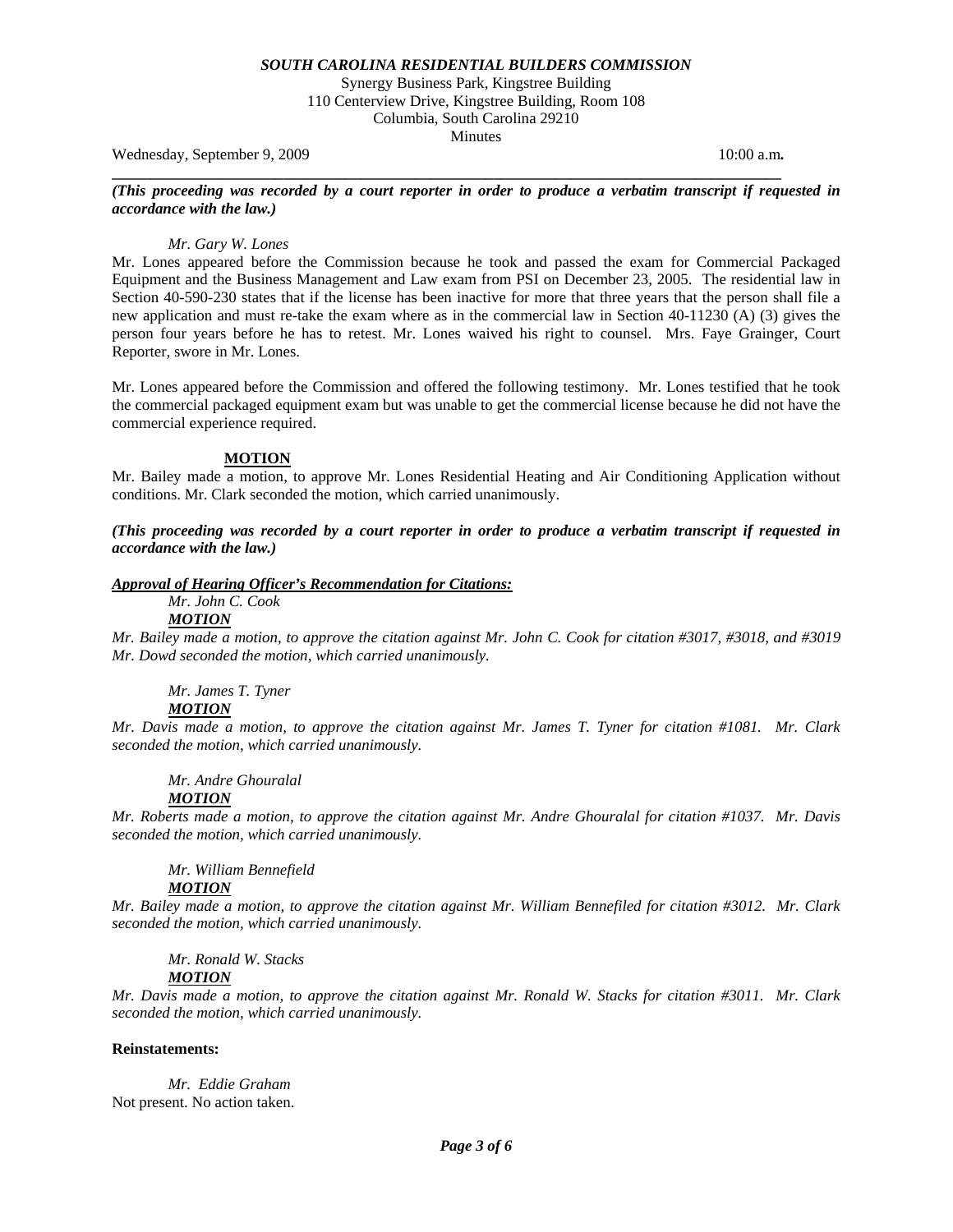Synergy Business Park, Kingstree Building 110 Centerview Drive, Kingstree Building, Room 108 Columbia, South Carolina 29210 Minutes

**\_\_\_\_\_\_\_\_\_\_\_\_\_\_\_\_\_\_\_\_\_\_\_\_\_\_\_\_\_\_\_\_\_\_\_\_\_\_\_\_\_\_\_\_\_\_\_\_\_\_\_\_\_\_\_\_\_\_\_\_\_\_\_\_\_\_\_\_\_\_\_\_\_\_\_\_\_\_\_\_\_\_\_\_\_\_** 

Wednesday, September 9, 2009 10:00 a.m. **10:00 a.m. 10:00 a.m. 10:00 a.m.** 

#### Mr. Arvil L. Price

Mr. Price appeared before the Commission asking to have his Residential Home Inspectors License reinstated. Mr. Price waived his right to counsel. Mrs. Faye Grainger, Court Reporter, swore in Mr. Price. Mr. Price license was suspended for not complying with a board Order. The Order stated that Mr. Price was to provide documentation satisfactory to the Commission of satisfaction of the payment plan with the North Carolina Department of Revenue. Mr. Price was not in compliance with the Board Order therefore his license was immediately temporarily suspended.

Mr. Price appeared before the Commission and offered the following testimony. Mr. Price testified that at a previous hearing the board requested that he establish a payment agreement with the North Carolina Department of Revenue regarding a lien which was attached to his personal resident. Mr. Price submitted a payment arrangement in the amount of \$40,608.95 showing monthly payments of \$338.41, which is drafted from his personal checking account.

## **MOTION**

Mr. Dowd made a motion, to reinstate Mr. Price's Residential Home Inspectors License without conditions. Mr. Dowd seconded the motion, which carried unanimously.

*(This proceeding was recorded by a court reporter in order to produce a verbatim transcript if requested in accordance with the law.)* 

## **Approval of Administrator's Recommendation for Bond Claims:**

*Mr. William Wichilei* 

# **MOTION**

Mr. Bailey made a motion, to approve the bond claim against Mr. Wichilei. Mr. Davis seconded the motion, which carried unanimously.

## *(This proceeding was recorded by a court reporter in order to produce a verbatim transcript if requested in accordance with the law.)*

 *Mr. Christopher Boyle* 

**MOTION**

Mr. Roberts made a motion, to approve bond claim against Mr. Boyle. Mr. Bailey seconded the motion, which carried unanimously.

*(This proceeding was recorded by a court reporter in order to produce a verbatim transcript if requested in accordance with the law.)* 

 *Mr. Ron Lindsay* 

**MOTION**

Mr. Bailey made a motion, to approve bond claims against Mr. Lindsay. Mr. Clark seconded the motion, which carried unanimously.

*(This proceeding was recorded by a court reporter in order to produce a verbatim transcript if requested in accordance with the law.)* 

 *Mr. John Ormond* 

# **MOTION**

Mr. Dowd made a motion, to approve bond claims against Mr. Ormond. Mr. Roberts seconded the motion, which carried unanimously.

*(This proceeding was recorded by a court reporter in order to produce a verbatim transcript if requested in accordance with the law.)*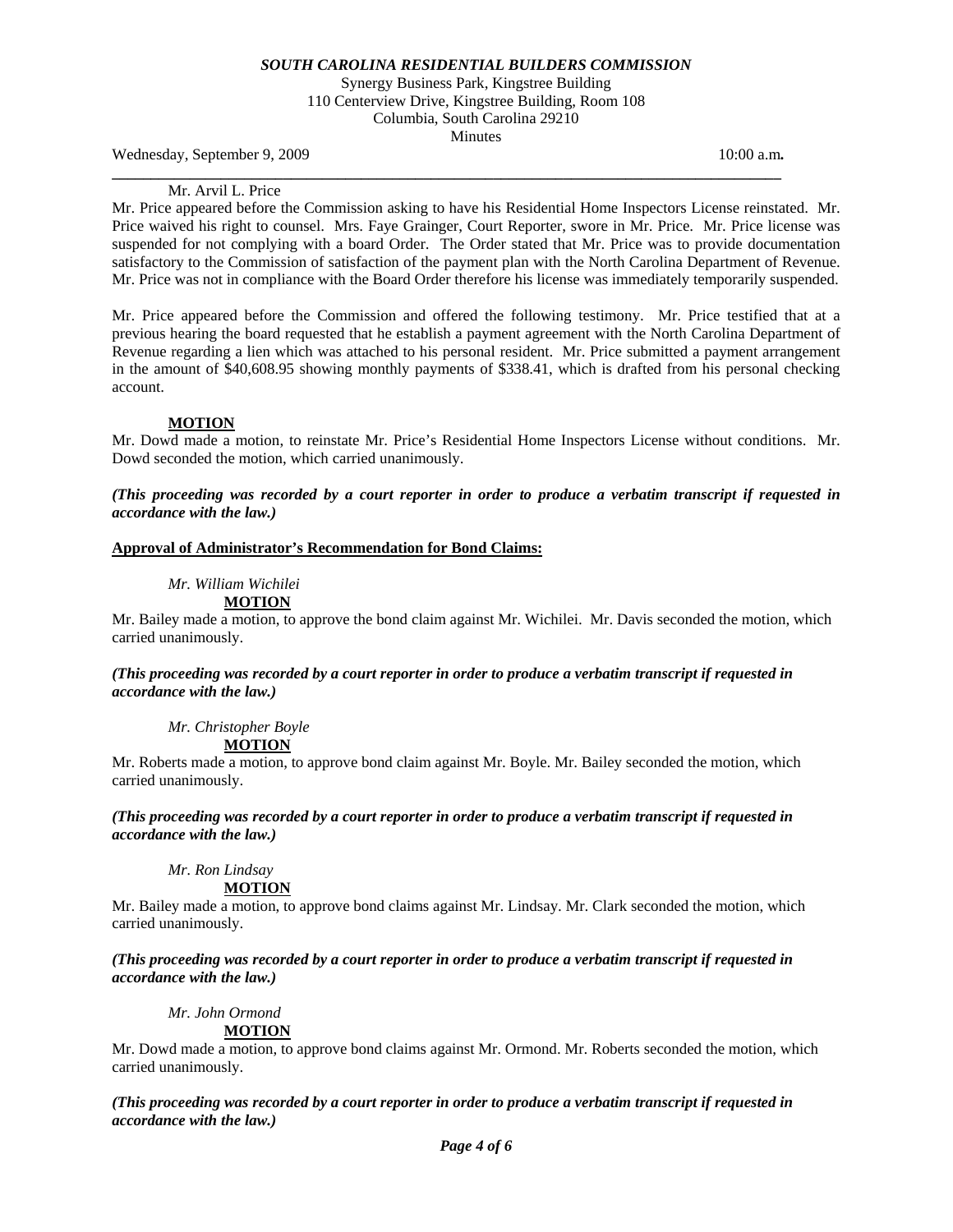Synergy Business Park, Kingstree Building 110 Centerview Drive, Kingstree Building, Room 108 Columbia, South Carolina 29210

Minutes

Wednesday, September 9, 2009 **10:00 a.m. 10:00 a.m. 10:00 a.m.** 

 *Mr. Paul Questad* 

# **MOTION**

Mr. Davis made a motion, to approve bond claims against Mr. Questad. Mr. Roberts seconded the motion, which carried unanimously.

**\_\_\_\_\_\_\_\_\_\_\_\_\_\_\_\_\_\_\_\_\_\_\_\_\_\_\_\_\_\_\_\_\_\_\_\_\_\_\_\_\_\_\_\_\_\_\_\_\_\_\_\_\_\_\_\_\_\_\_\_\_\_\_\_\_\_\_\_\_\_\_\_\_\_\_\_\_\_\_\_\_\_\_\_\_\_** 

# **Approval of Hearing's Officer's Recommendation:**

Mr. Jamie Saxon, Advice Attorney

*Mr. Tony Sherfield* 

Ms. Suzanne Hawkins represented the State. Mr. Sherfield did not appear.

# **MOTION**

Mr. Bailey made a motion, to approve the Hearing Officer's Recommendation. Mr. Dowd seconded the motion, which carried unanimously.

# *(This proceeding was recorded by a court reporter in order to produce a verbatim transcript if requested in accordance with the law.)*

 *Mr. Fred Brannon* 

Ms. Suzanne Hawkins represented the State. Mr. Brannon did not appear.

# **MOTION**

Mr. Dillard made a motion, to approve the Hearing Officer's Recommendation. Mr. Davis seconded the motion, which carried unanimously.

## *(This proceeding was recorded by a court reporter in order to produce a verbatim transcript if requested in accordance with the law.)*

 *Mr. Artis Coulter* 

Mrs. Christa Bell represented the State. Mr. Coulter did not appear.

**MOTION**

Mr. Clark made a motion, to approve the Hearing Officer's Recommendation. Mr. Roberts seconded the motion, which carried unanimously.

## *(This proceeding was recorded by a court reporter in order to produce a verbatim transcript if requested in accordance with the law.)*

 *Mr. Charles Meetze* 

Mrs. Christa Bell represented the State. Mr. Meetze did not appear.

## **MOTION**

Mr. Roberts made a motion, to approve the Hearing Officer's Recommendation. Mr. Clark seconded the motion, which carried unanimously.

# *(This proceeding was recorded by a court reporter in order to produce a verbatim transcript if requested in accordance with the law.)*

*Ms. Katherine Matthews* 

Mrs. Christa Bell represented the State. Ms. Matthews did not appear.

# **MOTION**

Mr. Bailey made a motion, to approve the Hearing Officer's Recommendation. Mr. Dowd seconded the motion, which carried unanimously.

# *(This proceeding was recorded by a court reporter in order to produce a verbatim transcript if requested in accordance with the law.)*